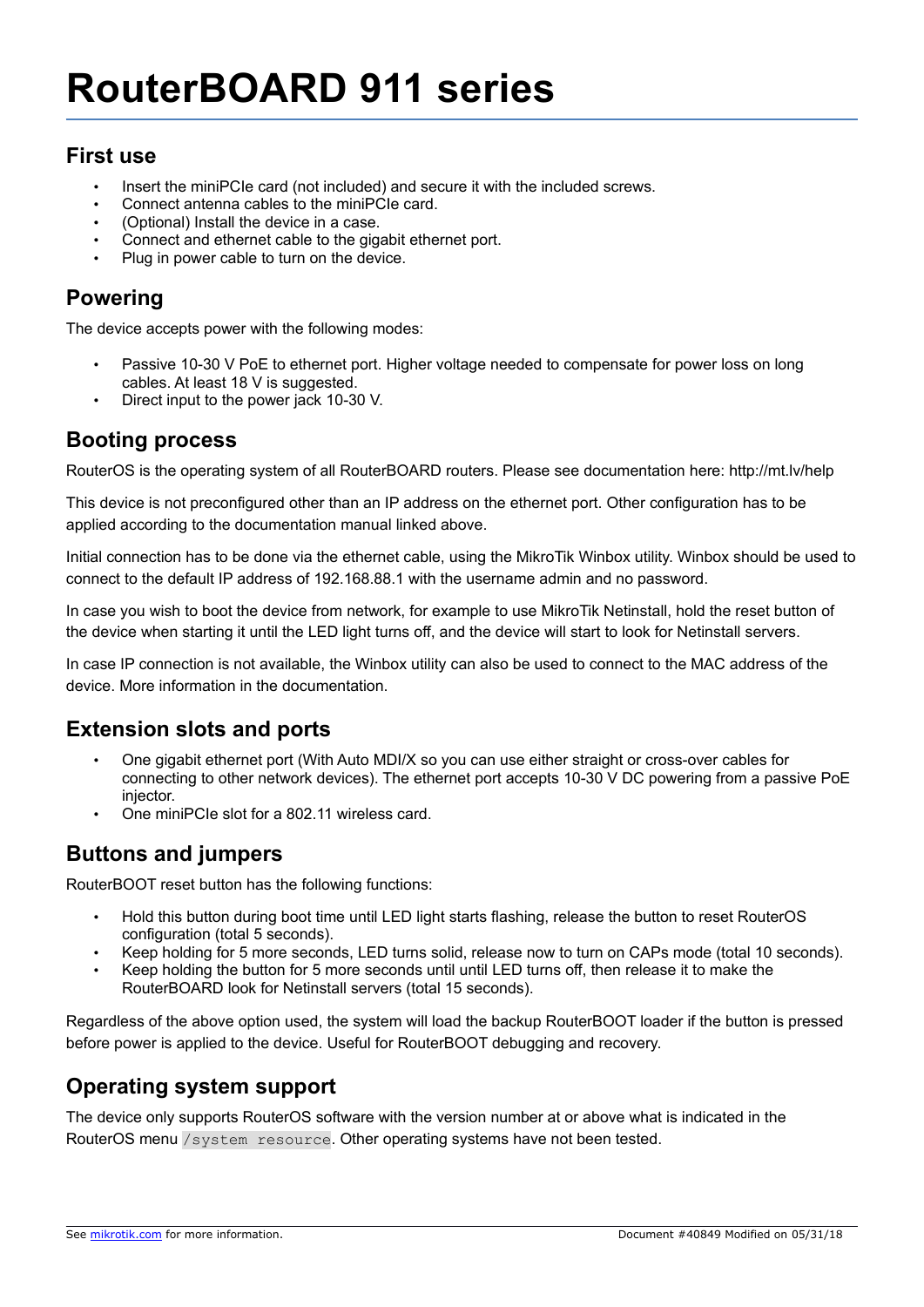# **Federal Communication Commission Interference Statement**

FCC ID: TV7RB911-5HNDM

This equipment has been tested and found to comply with the limits for a Class B digital device, pursuant to Part 15 of the FCC Rules. These limits are designed to provide reasonable protection against harmful interference in a residential installation.

This equipment generates, uses and can radiate radio frequency energy and, if not installed and used in accordance with the instructions, may cause harmful interference to radio communications. However, there is no guarantee that interference will not occur in a particular installation. If this equipment does cause harmful interference to radio or television reception, which can be determined by turning the equipment off and on, the user is encouraged to try to correct the interference by one of the following measures:

- Reorient or relocate the receiving antenna.
- Increase the separation between the equipment and receiver.
- Connect the equipment into an outlet on a circuit different from that to which the receiver is connected.
- Consult the dealer or an experienced radio/TV technician for help.

FCC Caution: Any changes or modifications not expressly approved by the party responsible for compliance could void the user's authority to operate this equipment.

This device complies with Part 15 of the FCC Rules. Operation is subject to the following two conditions: (1) This device may not cause harmful interference, and (2) this device must accept any interference received, including interference that may cause undesired operation.This device and its antenna must not be co-located or operation in conjunction with any other antenna or transmitter.

IMPORTANT: Exposure to Radio Frequency Radiation. 20 cm minimum distance has to be maintained between the antenna and user. Under such configuration, the FCC radiation exposure limits set forth for an population/uncontrolled environment can be satisfied.

Antenna Installation. WARNING: It is installer's responsibility to ensure that when using the authorized antennas in the United States (or where FCC rules apply); only those antennas certified with the product are used. The use of any antenna other than those certified with the product is expressly forbidden in accordance to FCC rules CFR47 part 15.204. The installer should configure the output power level of antennas, according to country regulations and per antenna type. Professional installation is required of equipment with connectors to ensure compliance with health and safety issues.

# **Industry Canada**

IC: 7442A-9115HND

This device complies with Industry Canada licence-exempt RSS standard(s). Operation is subject to the following two conditions: (1) this device may not cause interference, and (2) this device must accept any interference, including interference that may cause undesired operation of the device.

Le présent appareil est conforme aux CNR d'Industrie Canada applicables aux appareils radio exempts de licence. L'exploitation est autorisée aux deux conditions suivantes : (1) l'appareil ne doit pas produire de brouillage, et (2) l'utilisateur de l'appareil doit accepter tout brouillage radioélectrique subi, même si le brouillage est susceptible d'en compromettre le fonctionnement.